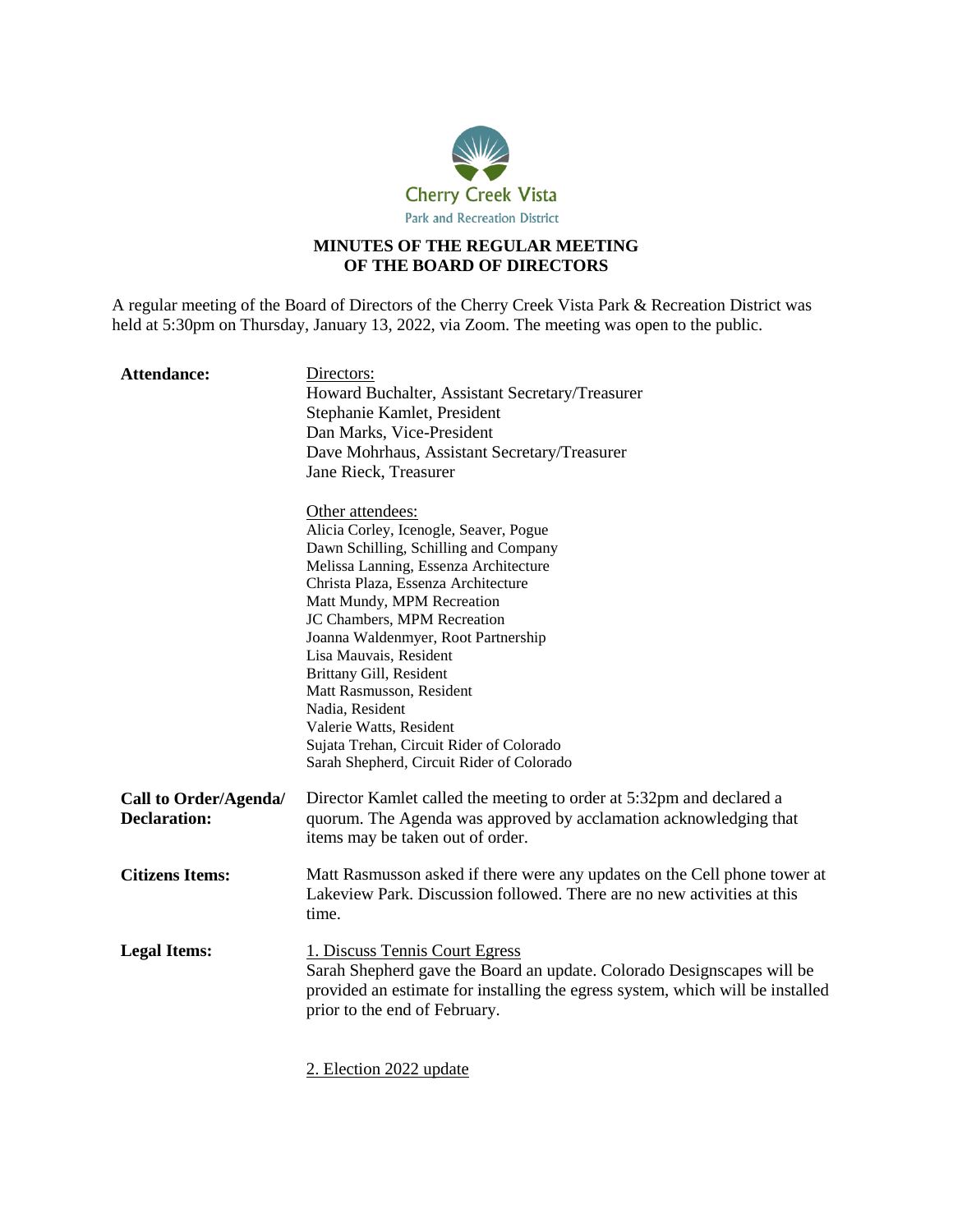|                                       | No updates. Self-nomination forms are available and the call for<br>nominations will be published in February before the required deadline.                                                                                                                                                                                                                                                                                                                                                                                                                                |
|---------------------------------------|----------------------------------------------------------------------------------------------------------------------------------------------------------------------------------------------------------------------------------------------------------------------------------------------------------------------------------------------------------------------------------------------------------------------------------------------------------------------------------------------------------------------------------------------------------------------------|
|                                       | 3. Sunrise Vista Park access maintenance plan with SEMSWA and Mile<br><b>High Flood</b><br>Joanna Waldenmyer and Sarah Shepherd gave the Board an update.<br>Discussion followed. More detail on final closeout of the project will follow<br>once the snow melts and grounds thaw later in the Spring of 2022.                                                                                                                                                                                                                                                            |
| <b>Operations and</b><br>maintenance: | 1. Landscape Report & Pool Report<br>MPM Recreation is excited about upcoming changes at the pool.                                                                                                                                                                                                                                                                                                                                                                                                                                                                         |
|                                       | Reg Craigo, of JBK Landscape Inc., gave the Board an update on current<br>landscaping and snow removal.                                                                                                                                                                                                                                                                                                                                                                                                                                                                    |
|                                       | JBK has installed lockboxes at tennis courts for service access.                                                                                                                                                                                                                                                                                                                                                                                                                                                                                                           |
|                                       | 2. Capital improvement, operations, and maintenance priorities<br>i. Master project calendar<br>ii. Capital project budget sheet                                                                                                                                                                                                                                                                                                                                                                                                                                           |
|                                       | Dawn Schilling presented updates regarding the capital projects and budgets<br>to the Board. Discussion followed.                                                                                                                                                                                                                                                                                                                                                                                                                                                          |
|                                       | 3. Review tree pruning list on right-of-way<br>The Board reviewed the ROW tree maintenance report.                                                                                                                                                                                                                                                                                                                                                                                                                                                                         |
|                                       | Upon motion by Director Kamlet and seconded by Director Mohrhaus the<br>voted 5-0 to approve Legal counsel to send a letter to homeowners asking<br>them to remove their tree(s), which are damaging the brick fence, in 60-days<br>from date of letter; if the homeowner does not remove the tree in time, the<br>District will remove it at the homeowners expense and charge them for the<br>cost of repairing the brick fence as well. Contact information for the tree<br>contractor will be provided so residents can choose to use the Natural Way if<br>they wish. |
|                                       | Management will collect information on the price for removal of the trees in<br>the report.                                                                                                                                                                                                                                                                                                                                                                                                                                                                                |
|                                       | i. Add additional cottonwood tree at Lakeview Park<br>The Board discussed options for the tree at Lakeview Park. Discussion<br>followed. JBK Landscape will provide an estimate for removing some roots,<br>if this will not damage the tree. The Board does not want to remove a living<br>tree from the park if it does not pose a danger.                                                                                                                                                                                                                               |
|                                       | 4. Review Sunrise Vista enhancement list<br>Sarah Shepherd gave the Board an update. Some picnic tables salvaged from<br>the pool could possibly be used at the park. Management to provide the<br>Board with a schematic of picnic table and grill placement this spring.                                                                                                                                                                                                                                                                                                 |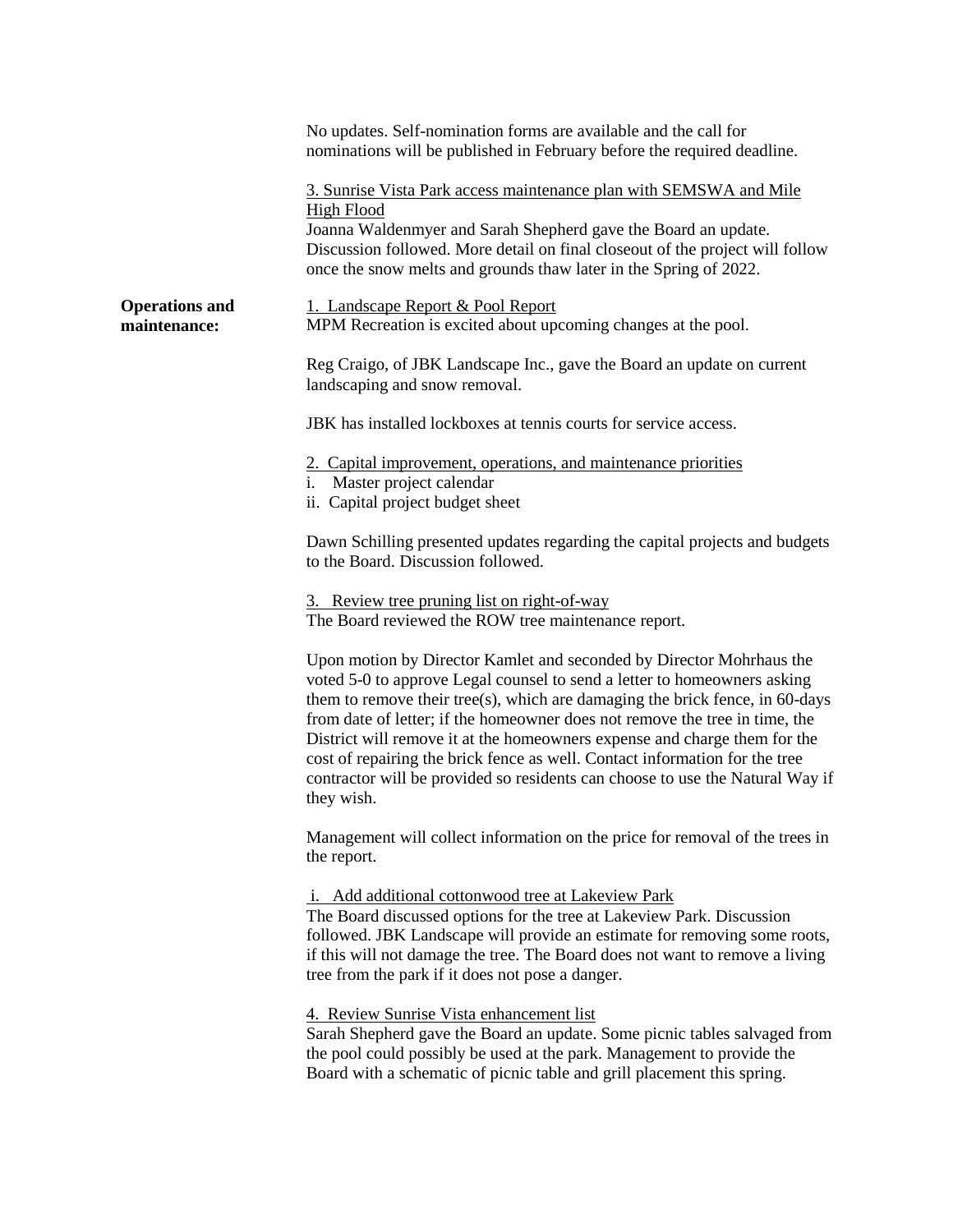5. Discuss shared irrigation costs on right-of-way with Filing 16 HOA Sarah Shepherd gave the Board an update regarding the costs of irrigation. Discussion followed. Management will follow up with Filing-16 HOA to discuss the process for memorializing an agreement and to clarify cost sharing details. Discussion followed.

## 6. Tennis key payment online via Civic Rec

Management will begin the process of adding a Tennis key payment on the Civic Rec system, and will ensure that tennis users acknowledge the following: 1. Only 1 key per family will be given 2. Users will be able to pick up the key AFTER payment processes and arrangements are made, depending upon the season and pick-up availability. 3. Client must bring receipt to show that payment has been made. 4. Civic Rec should be set up to determine resident/non resident charge rate. 5. Rules and regs, and activity release for tennis and pickleball are acknowledged.

### 7. USTA tennis league volunteer discussion

Sarah Shepherd informed the Board that Pam Lukes will be stepping down as the USTA volunteer. Pam is looking for a replacement. Management will work with Pam and her replacement to continue the USTA league program. The Board thanked Ms. Lukes for her long tenure of service in this volunteer role.

#### 8. Discuss Maplewood maintenance ownership

Discussion followed regarding the maintenance arrangement and costsharing review.

**Upon motion by Director Buchalter and seconded by Director Mohrhaus the Board approved 5-0 to approve that Cherry Creek Vista South HOA take on the full Maplewood maintenance contract and oversight with JBK Landscape Inc. in 2022 and that the 2021 shared cost with the CCVSHOA fee collection be waived.**

#### 9. Snow Plowing scope and performance review

JBK Landscape will provide invoices for snow removal; management will review and inform the board regarding invoice amounts for plowing with multiple trips for the January 1 storm. Discussion followed.

## 10. Work Order Approvals

**Upon motion by Director Rieck and seconded by Director Kamlet the Board approved 5-0 to approve JBK Landscape proposal #10109-2 for \$1149.07**

**Upon motion by Director Kamlet and seconded by Director Rieck the Board approved 5-0 to approve JBK Landscape proposal # 15206 for \$5,040.**

**Upon motion by Director Kamlet and seconded by Director Rieck the Board approved 5-0 to approve JBK Landscape proposal # 15209 for \$1,680.**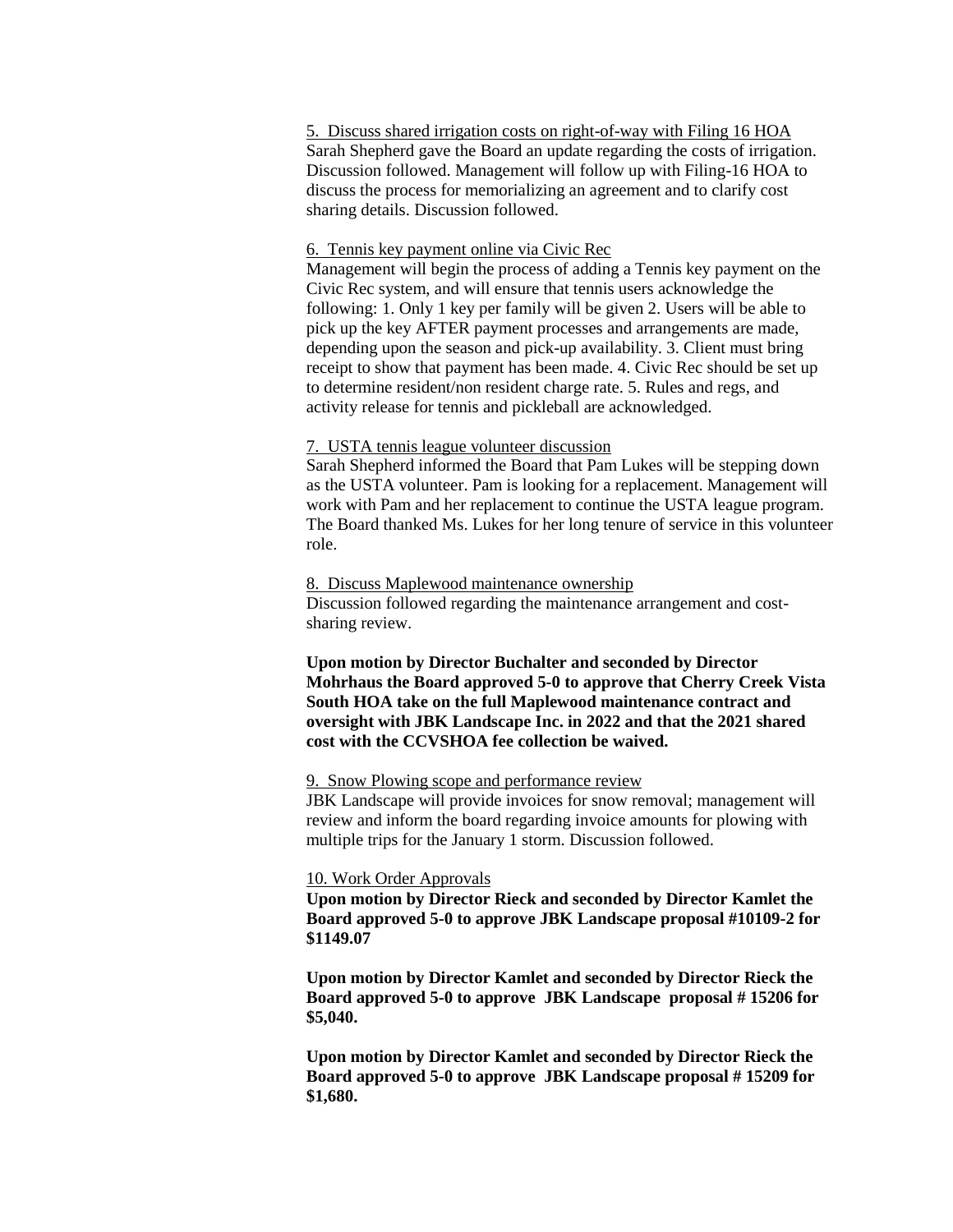| <b>Financial Matters:</b>                      | 1. Consider approval of Claims for Period ending December 31, 2021 and<br>January 31, 2022<br>The Board reviewed the December 2021 and January 2022 claims, and<br>checks from November 2021 that were issued after the November meeting.<br>Upon motion by Director Buchalter and seconded by Director Kamlet,<br>the Board voted 5-0 to approve the December and January 2022 claims.<br>2. Consider approval of Financial Report for Period ending December 31,<br>2021<br>Ms. Schilling presented the financial report. The December 2021 financials<br>were approved by acclamation.<br>3. Consider approval of pool contingency items<br>The Board reviewed the additional pool items. Discussion followed.<br>4. Review the 2022 MPM Contract<br>Matt Mundy updated the Board that the revised 2022 Contract will be                     |
|------------------------------------------------|-------------------------------------------------------------------------------------------------------------------------------------------------------------------------------------------------------------------------------------------------------------------------------------------------------------------------------------------------------------------------------------------------------------------------------------------------------------------------------------------------------------------------------------------------------------------------------------------------------------------------------------------------------------------------------------------------------------------------------------------------------------------------------------------------------------------------------------------------|
| Administrative<br><b>Matters</b>               | providing that to the Board soon.<br>1. Review Meeting Minutes-November 18, 2021<br>Upon motion by Director Rieck and seconded by Director Kamlet the                                                                                                                                                                                                                                                                                                                                                                                                                                                                                                                                                                                                                                                                                           |
|                                                | Board approved 5-0 to approve the November 18, 2021 as presented.<br>2. Peakview Park Grant Construction Update<br>Ms. Shepherd provided a start-date update. Colorado Designscapes will<br>begin staging equipment at the park the first week in March. The full<br>parking lot and park will be closed due to safety, construction permitting<br>requirements, and equipment security needs. Notices will be posted on the<br>District's website and circulated via the Cherry Creek Vista South HOA<br>email, if made available. Security of equipment was an issue during the<br>Lakeview Park project, and there will be a lot of earth-moving, trenching<br>and holes at the park. There are sidewalks to allow for bypassing the park<br>during the construction period. Further updates will be provided at the<br>March board meeting. |
|                                                | 3. Pool construction update<br>Christa Plaza gave the Board an update for the pool project. The Building<br>permit has not been issued yet, though the complete plan set was filed in<br>August 2021. The Board reviewed options for multiple items including tile,<br>trench drain etc. The trench drain repair will be included in the scope of the<br>project. Discussion followed.                                                                                                                                                                                                                                                                                                                                                                                                                                                          |
| <b>Additional Board</b><br><b>Member Items</b> | No additional items presented.                                                                                                                                                                                                                                                                                                                                                                                                                                                                                                                                                                                                                                                                                                                                                                                                                  |
| Adjournment:                                   | The Board approved by acclamation to adjourn the meeting at 7:49pm. The<br>next Board meeting is a Regular Meeting, and is scheduled for Thursday<br>March 10, 2022 from 5:30pm via Zoom.                                                                                                                                                                                                                                                                                                                                                                                                                                                                                                                                                                                                                                                       |